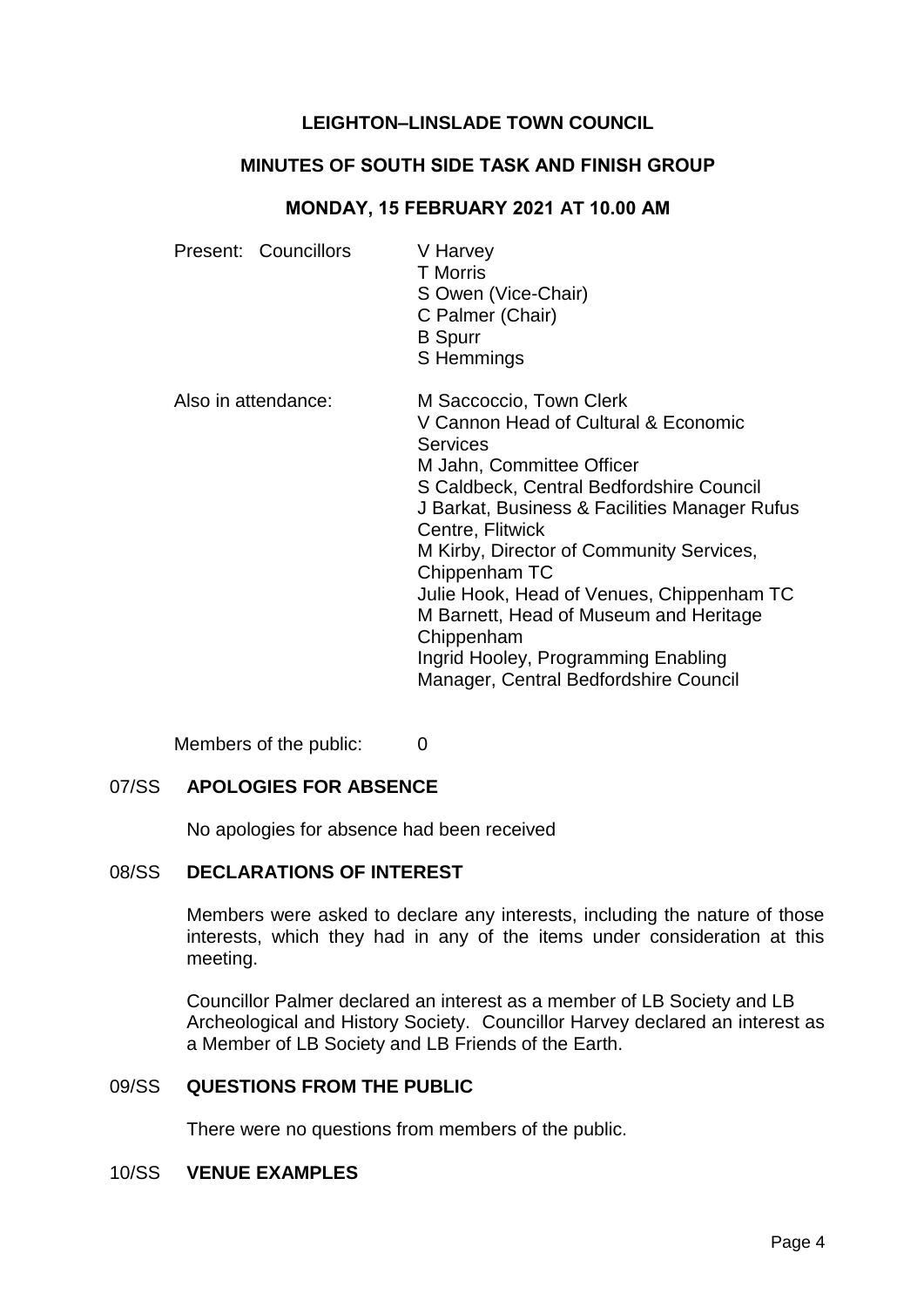By invitation, guests from the Rufus Centre in Flitwick and The Neeld and The History Museum at Chippenham gave an overview of how the venues delivered their services, what groups used the facilities, governance of the venues and the annual running costs and practices involved.

# **Rufus Centre, Flitwick Town Council**

Jonathan Barkat informed Members the centre had 30 fully serviced offices, conference and meetings rooms and the main hall which could seat approximately 250 people. There was also a bar/café which opened Monday to Saturday between the hours of 0800 to 1600 hours and opened for events on a Friday evening. The Town Council, which owned the building, was based in the centre and community events were regularly held there. The centre was run as a community facility with a room set aside for charitable and community groups free of charge. In normal times the centre operated 6 days a week with tenants having 24 hour and 7 days a week access.

A question was raised as to which type of hiring proved the most profitable and it was confirmed the regular meeting room hirers provided a regular income in 'normal times'. Weddings could also be held in the centre and these generated a large income when bookings were received. A virtual office had been introduced within the last few months and also hot desking was being reviewed for the near future.

The vision for the future would be expansion and the possibility of creating a hotel on site, extend the car park and increase tenant's office space. It was confirmed that the centre would make approximately £50,000 profit per annum but in the present climate a true reflection was not possible with reduced hiring income because of COVID with the aim being to keep the business side separate from the Council element. A more accurate picture would be known by next year.

## **The Neeld, Chippenham Town Council**

Matt Kirby informed members that both venues were located in the town centre.

Julie Hook informed members about The Neeld. It could be used for weddings, dances, concerts and themed fairs as the retractable seating allowed the space needed to be adapted to what purpose was required. Primarily the centre was run at cost to the Council for the benefit of the community and not for profit. Community groups used the facilites for dance and theatre groups and are charged community rates with a corporate rate for businessess. The size of the venue offers versatility of use and provides a great community hub for meeting up. It was noted that the size of a venue could be influential to whethere or not it was on the touring circuit, i.e. host national touring shows and perfomances. The Neeld did receive touring shows.

The venue had a bar/café which was seen as an important income stream. It was felt that more could be made of the facility to boost income further.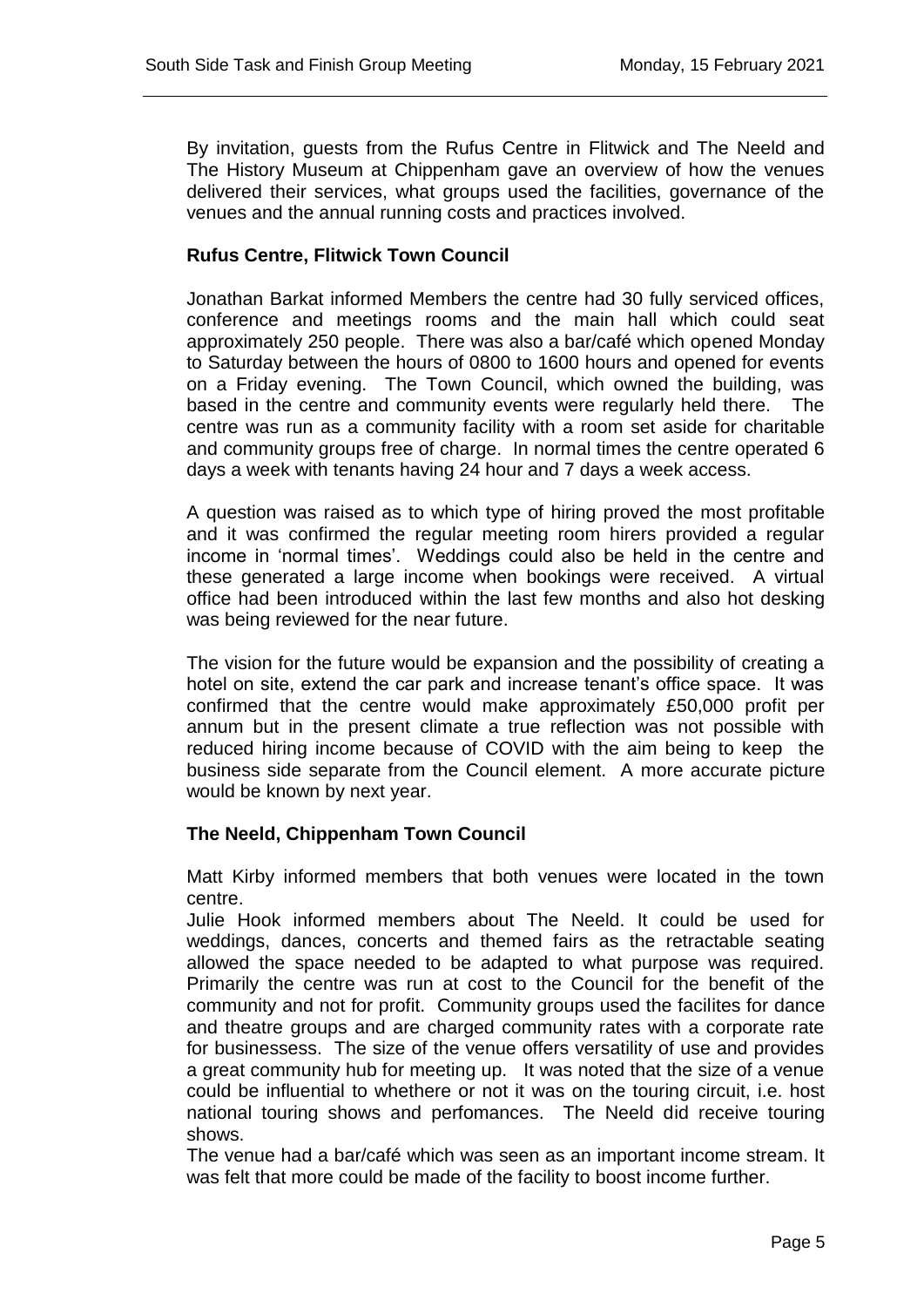A question about available parking was raised and Julie commented that town centre parking was used but the limit of two hour parking in one car park did not facilitate attendance of matinee shows. This impacted on the amount of matinee shows programmed and income. Free parking after 6.00pm worked well for evening shows.

### **Chippenham Museum**

Melissa Barnett informed members that the museum was created by Chippenham Town Council with the support of the community, Wiltshire Council and other local charities.

There are 30,000 users of the museum annually being mainly local people with some tourists visiting. The building was located in the centre of the town with free entry. It was run and supported by Chippenham Town Counil and had 70 volunteers and 100 Friends of the Museum.

Members were informed that a museum was an expensive option with many insurance and legal requirements but offered educational opportunities to local schools and visitors to the town. A Heritage Centre would be an easier option initially to encourage visitors whilst also offering hidden values to volunteers with a sense of belonging celebrating the history of a town.

It was suggested that Emma Carver of the Arts Council England, Museums, be a point of contact to offer advice and information if this option was pursued. Members agreed that Leighton Buzzard had a proactive history society who would be interested in this project and they had a wealth of artefacts which were scattered around different premises in the town at present and could benefit from being catalogued and displayed in one place.

A question was raised as to whether the residents of Chippenham valued the museum and it was confirmed they were one hundred percent behind it and it gave a sense of pride to celebrate their own history in this way. The cost of running the museum was £250,000 a year and costs for The Neeld were £300,000 with income of £150,000. The Neeld running costs included costs incurred for running the Council offices as the buildings were cojoined and venues were run as community projects. Marketing and promotion would be planned to improve income potental in the future.

Funding the two venues was being managed through a supported service led approach, not as separate businesses. The Neeld budget lines incorporate the Council's office facilities (part of the same building).

Thanks were given to all the guests for attending the meeting and giving their presentations and advice, it was helpful to hear how the facilities worked whilst giving consideration to the land south of the High Street in Leighton Buzzard.

#### **RESOLVED to note the information.**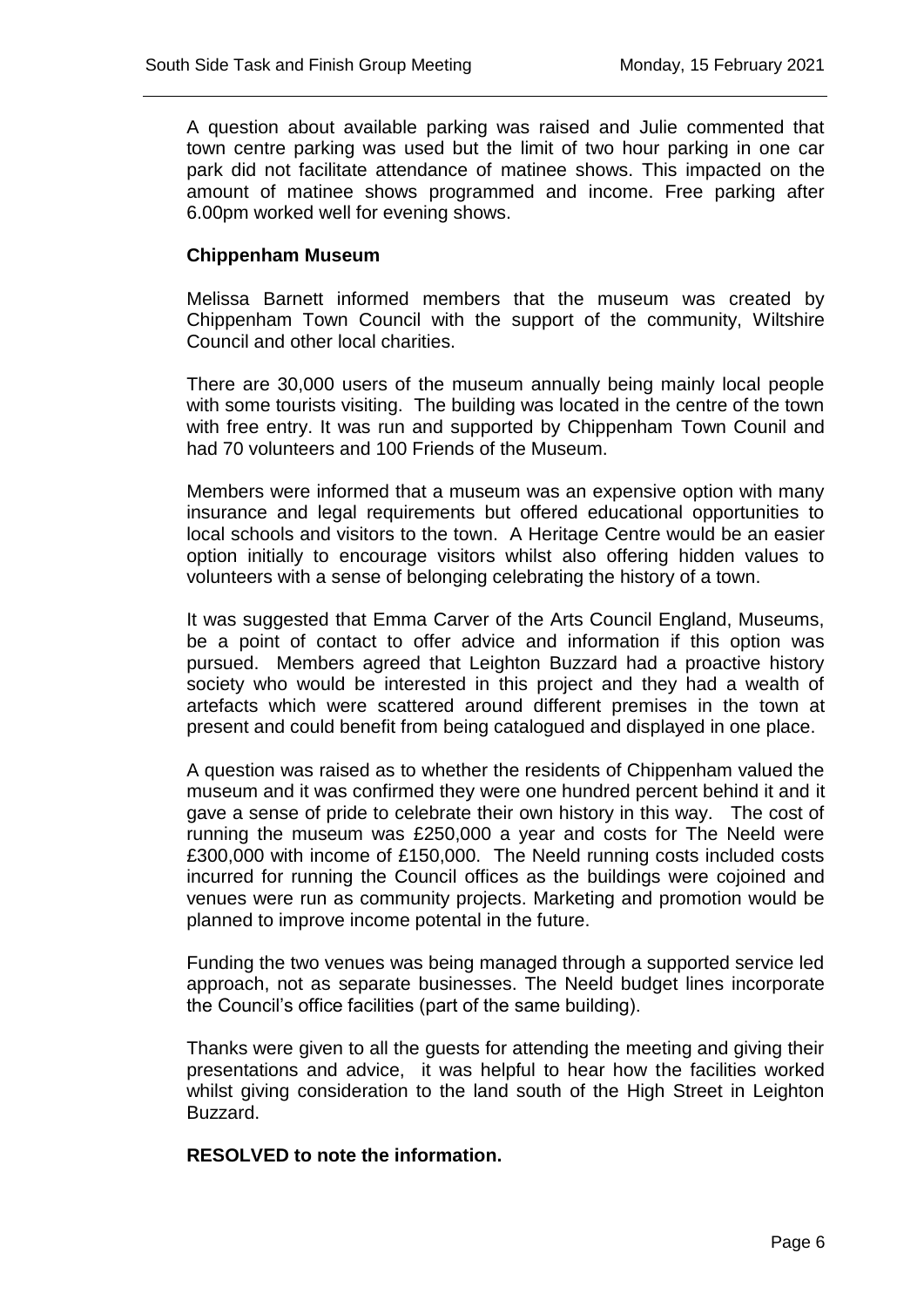# 11/SS **MINUTES OF THE PREVIOUS MEETING**

(a) The Committee received the minutes of the South Side Task and Finish Group of 11 January 2021. Two minor changes were requested in minute reference 06/SS, second paragraph on the first line to change "would" to "could" and in paragraph 3 the Development Brief of 2016 be changed to 2017.

## **RESOLVED that the minutes of the South Side Task and Finish Group meeting held on 11 January 2021 be approved as a correct record and were signed accordingly.**

(b) A suggestion was made for a preliminary paper to be put together giving the options suggested from these meetings. These options could then be looked at in more detail and either discarded or reviewed as necessary. Members agreed a vision document giving the options discussed would be a good idea however it might be better to wait until the Options Analysis had been completed by Cornerstone. This was due to be completed by the end of March 2021. After discussion, it was suggested that a summary document be prepared by Vivien Cannon with the assistance of Sam Caldbeck from CBC.

## 12/SS **FUTURE MEETING DATE**

The date for the next meeting was set for Monday 22 March 2021, at 10.00am

#### 13/SS **EXCLUSION OF THE PUBLIC**

**RESOLVED that, under the Public Bodies (Admissions to Meetings) Act 1960, the public be excluded on the grounds of the confidential nature of the business about to be transacted which involves the likely disclosure of exempt information. The public and press to withdraw from the meeting during consideration of detailed discussion regarding: documentation for Land South of the High Street.**

## 14/SS **DOCUMENTATION FOR LAND SOUTH OF THE HIGH STREET**

Members received an update and documentation on work pertaining to plans for the area land south of the High Street. It was confirmed that a new Development Study would not be required to progress the planning applications for a new development on land south of the High Street. The 2012 document would be used with consideration given to current needs and how High Street retail had changed and what would be required and needed now in this environment.

Consideration would be given to the initial overview of feedback from the Options Analysis Document being prepared by Cornerstone at the next meeting of the group. Sam Caldbeck explained the final document is unlikely to be ready for sharing by the next meeting date, yet he would be able to